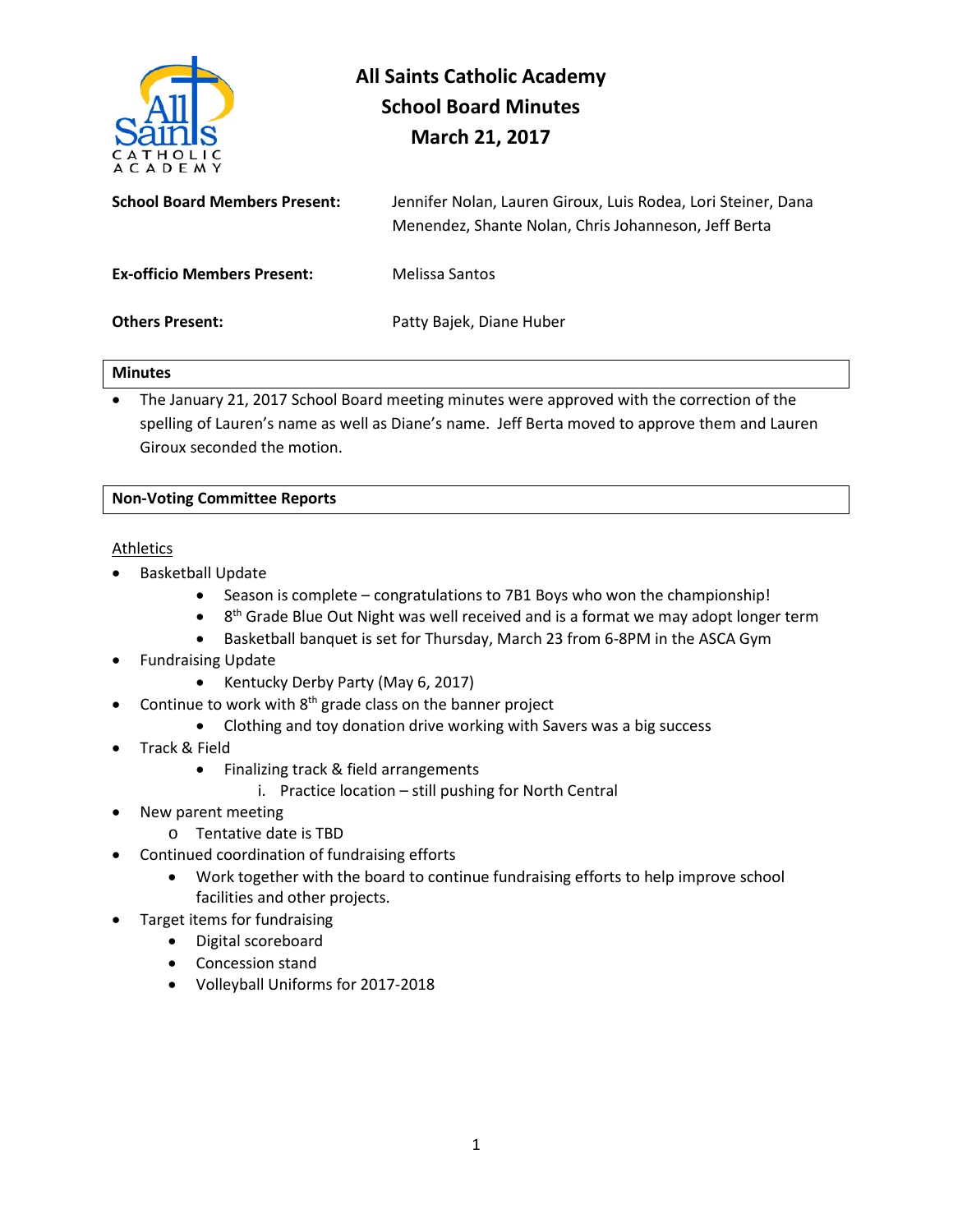### SHPP

- Recent SHPP events:
	- o Valentine's Day party
	- o Shrine Trip on Fat Tuesday
	- o High Tea Hospitality event
	- o Wolves game Mother Son event
	- o Book Fair
	- o Daddy Daughter Dance
	- o Grandparent's Day
	- o Teacher's Appreciation Week
	- o Look for the ways to increase new family participation
- In response to the goal of increasing new family participation as well as working to event calendar issues, the Board has begun a review of the SHPP procedures and calendar. Additionally, the Board is directing SHPP to return to the officer nomination process used in previous years.

## **Pastor Report – Father Don McLaughlin**

• No report

## **Principal Report – Melissa Santos**

• The Board of Trustees continues to work on the planning of a capital campaign. A feasibility study will be the next step of the process. A committee will reach out to 40 individuals to seek council and test the waters of what projects/funds are important to them. The outcome of the study will help shape our campaign—not only the dollar amount but the projects it supports.

#### **Agenda Items**

#### Vice President Election

• Chris Johanneson was nominated and elected

# Enrollment Update- Patty Bajek

• Patty provided current and projected enrollment numbers. With the large graduating class and the lower number in the early grades, the enrollment for 2017-1018 is down from the current year. Patty continues to give tours and be in contact with prospective parents. As such, enrollment numbers continue to be fluid at this time.

# Update on SHPP Mission and Officer Terms

• New bylaws were written. The School Board is asking new officers of SHPP to not to be approved until further notice. The topic of SHPP procedures and scheduling was tabled until the next School Board Meeting. The School Board wishes to have a formal process of appointment in place for SHPP.

# Strategic Plan Presentation

• Bonnie Covelli presented the finalized strategic plan to the School Board and Board of Trustees collectively. Bonnie shared the process for the creation of the plan and the input that was received from all constituent groups of the school. She also shared suggestions for ways to address the plan